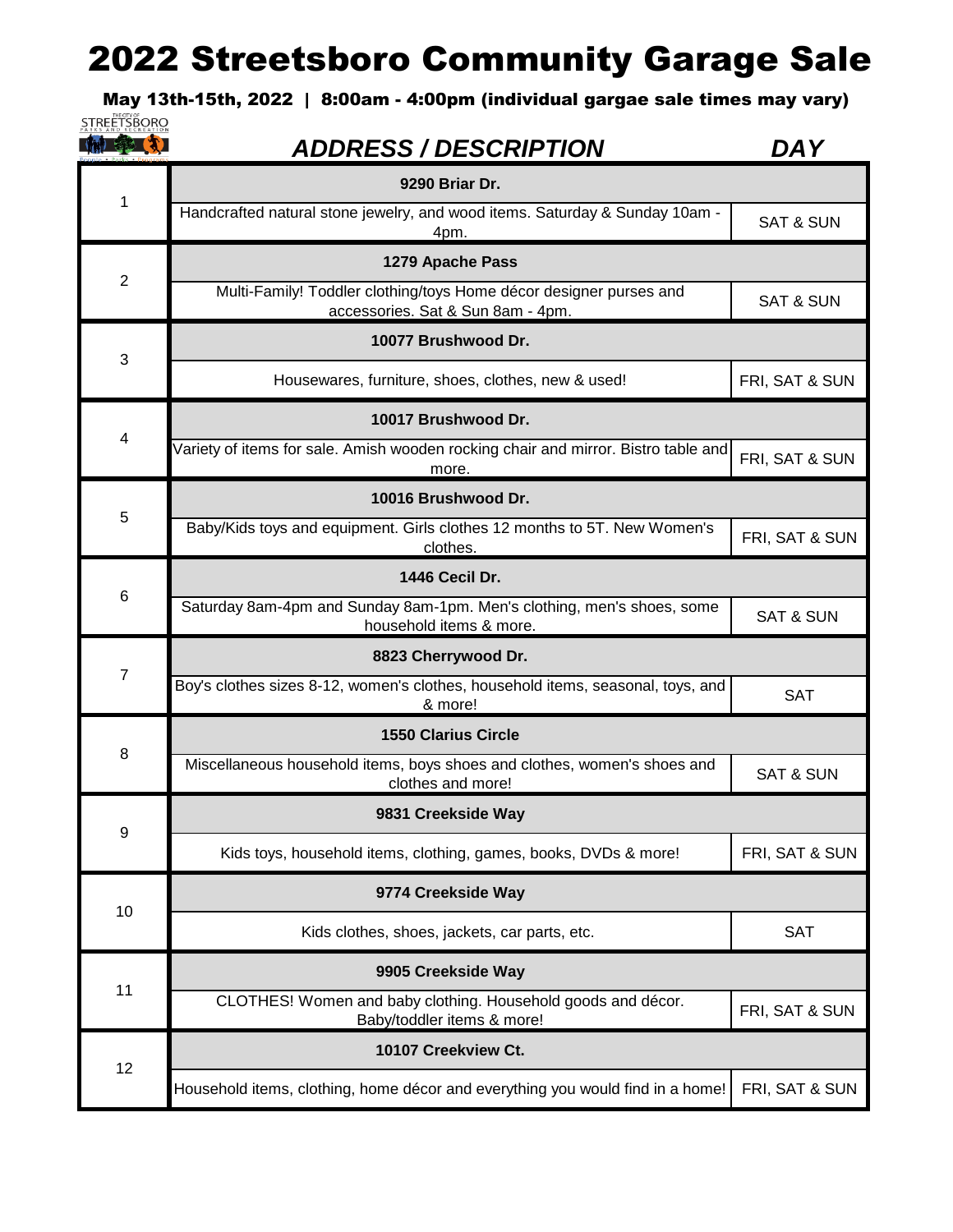May 13th-15th, 2022 | 8:00am - 4:00pm (individual gargae sale times may vary)

| <b>STREETSBORO</b> | <b>ADDRESS / DESCRIPTION</b>                                                                                                                                                                                               | DA Y                 |
|--------------------|----------------------------------------------------------------------------------------------------------------------------------------------------------------------------------------------------------------------------|----------------------|
| 13                 | 10115 Creekview Ct.                                                                                                                                                                                                        |                      |
|                    | Little bit of everything!                                                                                                                                                                                                  | FRI, SAT & SUN       |
|                    | 1543 Crescent Dr. Meadow View Development                                                                                                                                                                                  |                      |
| 14                 | We are selling furniture, clothing, shoes, decorations, etc. We will be moving<br>soon!                                                                                                                                    | <b>SAT &amp; SUN</b> |
|                    | 1531 Crescent Dr. Meadow View Development                                                                                                                                                                                  |                      |
| 15                 | Saturday, May 14th 9am - 3pm & Sunday, May 15th 9am - 3pm. Household<br>items baby/ kids clothing.                                                                                                                         | <b>SAT &amp; SUN</b> |
|                    | 1539 Crescent Dr. Meadow View Development                                                                                                                                                                                  |                      |
| 16                 | Friday 5pm - 8 pm, Saturday 9am -1pm Meadow View Development Wide Sale!over 20 homes participating! Items<br>include furniture, NB, baby, toddler, women's, men's clothes, toys, outdoor toys, bikes, home décor and more! | FRI & SAT            |
| 17                 | 719 David Dr.                                                                                                                                                                                                              |                      |
|                    | 3 family garage sale: Household items, planter pots, ladies (m-xl) clothes &<br>shoes!                                                                                                                                     | FRI, SAT & SUN       |
| 18                 | 10190 Dawnwood Ct.                                                                                                                                                                                                         |                      |
|                    | Huge Multi Family Sale in Greentree! Friday and Saturday only 8am-4pm. No<br>early birds please.                                                                                                                           | FRI & SAT            |
| 19                 | 2084 Deer Crossing Dr.                                                                                                                                                                                                     |                      |
|                    | Moving out of state and we can't take everything with us.                                                                                                                                                                  | <b>SAT &amp; SUN</b> |
|                    | 2081 Deer Crossing Dr.                                                                                                                                                                                                     |                      |
| 20                 | HUGE ANNUAL MULTI FAMILY SALE - (Thurs, Friday, Sat from 9am -4pm)<br>You won't leave empty handed!                                                                                                                        | <b>THURS - SAT</b>   |
| 21                 | 8590 Deer Meadow Blyd.                                                                                                                                                                                                     |                      |
|                    | Furniture, clothing, household goods, books, Christmas, wall décor and more.                                                                                                                                               | FRI, SAT & SUN       |
| 22                 | 8571 Deer Meadow Blvd.                                                                                                                                                                                                     |                      |
|                    | Household items, baby items and more!                                                                                                                                                                                      | FRI, SAT & SUN       |
| 23                 | 1164 Delaware Trl.                                                                                                                                                                                                         |                      |
|                    | Household miscellaneous, tools and high top outdoor patio set.                                                                                                                                                             | <b>SAT</b>           |
| 24                 | 7801 Diagonal Rd.                                                                                                                                                                                                          |                      |
|                    | Home goods.                                                                                                                                                                                                                | FRI, SAT & SUN       |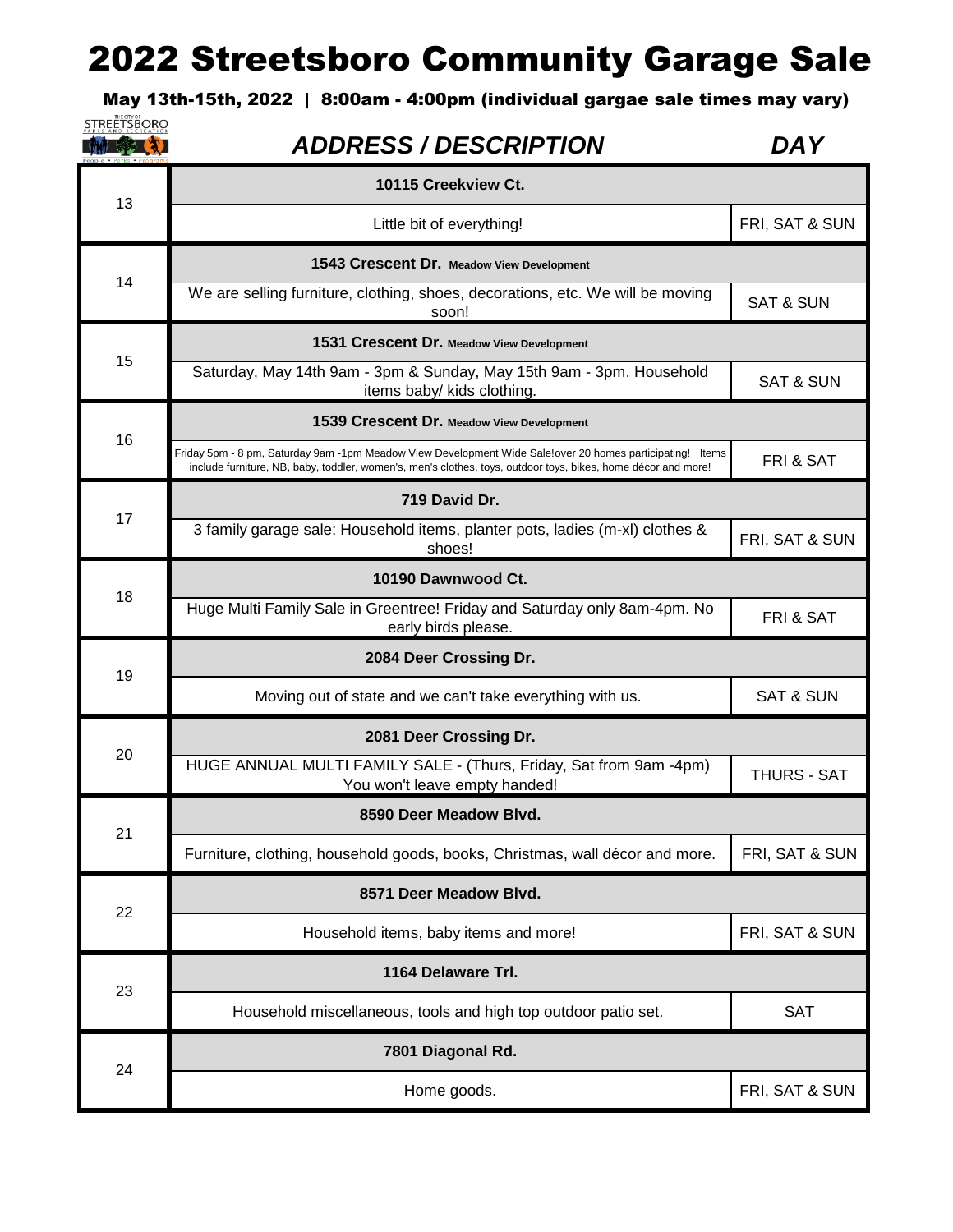May 13th-15th, 2022 | 8:00am - 4:00pm (individual gargae sale times may vary)<br>
STREËTSBORO

【抽象】

| 25 | 7909 Diagonal Rd.                                                                                                                                                                |                      |
|----|----------------------------------------------------------------------------------------------------------------------------------------------------------------------------------|----------------------|
|    | Lots of kid's toys. Also household furniture and furnishings.                                                                                                                    | FRI, SAT & SUN       |
|    | 882 Diane Ave.                                                                                                                                                                   |                      |
| 26 | New with tag infant/kids clothes. Used kids clothes and toys. Kids books. Brand new items & more. Note: If weather<br>is permitting, we will start selling early birds Thursday. | FRI, SAT & SUN       |
| 27 | 1551 Dublin Way Meadow View Development                                                                                                                                          |                      |
|    | Baby girl items. Household items, home décor, Michael Kors and Coach items.                                                                                                      | <b>SAT</b>           |
|    | 1311 Edgewood Ln.                                                                                                                                                                |                      |
| 28 | Baby items, clothes, & misc.                                                                                                                                                     | <b>SAT &amp; SUN</b> |
| 29 | 9541 Ellen Dr.                                                                                                                                                                   |                      |
|    | Miscellaneous                                                                                                                                                                    | FRI & SAT            |
|    | 1535 Evergreen Dr.                                                                                                                                                               |                      |
| 30 | Massage table, bar stools, household and misc.                                                                                                                                   | FRI, SAT & SUN       |
|    | 1736 Evergreen Dr.                                                                                                                                                               |                      |
| 31 | Women's plus size clothes, girls 5/6 summer clothes, shoes, home décor, men's<br>hunting stuff & more.                                                                           | <b>SAT &amp; SUN</b> |
| 32 | 772 Fawn Ct.                                                                                                                                                                     |                      |
|    | Clothes, shoes, and household items.                                                                                                                                             | FRI & SAT            |
| 33 | 771 Fawn Ct.                                                                                                                                                                     |                      |
|    | Household items.                                                                                                                                                                 | <b>SAT &amp; SUN</b> |
|    | 1639 Flannery Ct. Meadow View Development                                                                                                                                        |                      |
| 34 | Household décor and more.                                                                                                                                                        | FRI & SAT            |
| 35 | 1617 Flannery Ct. Meadow View Development                                                                                                                                        |                      |
|    | New and gently used household items, new comforter sets, décor, paintings,<br>curtains and more!                                                                                 | <b>SAT</b>           |
| 36 | 883 Fronek Dr.                                                                                                                                                                   |                      |
|    | Solid wood furniture, framed art, home décor, girl 4t and 5t clothing, nursery<br>décor & more!                                                                                  | THURS - SAT          |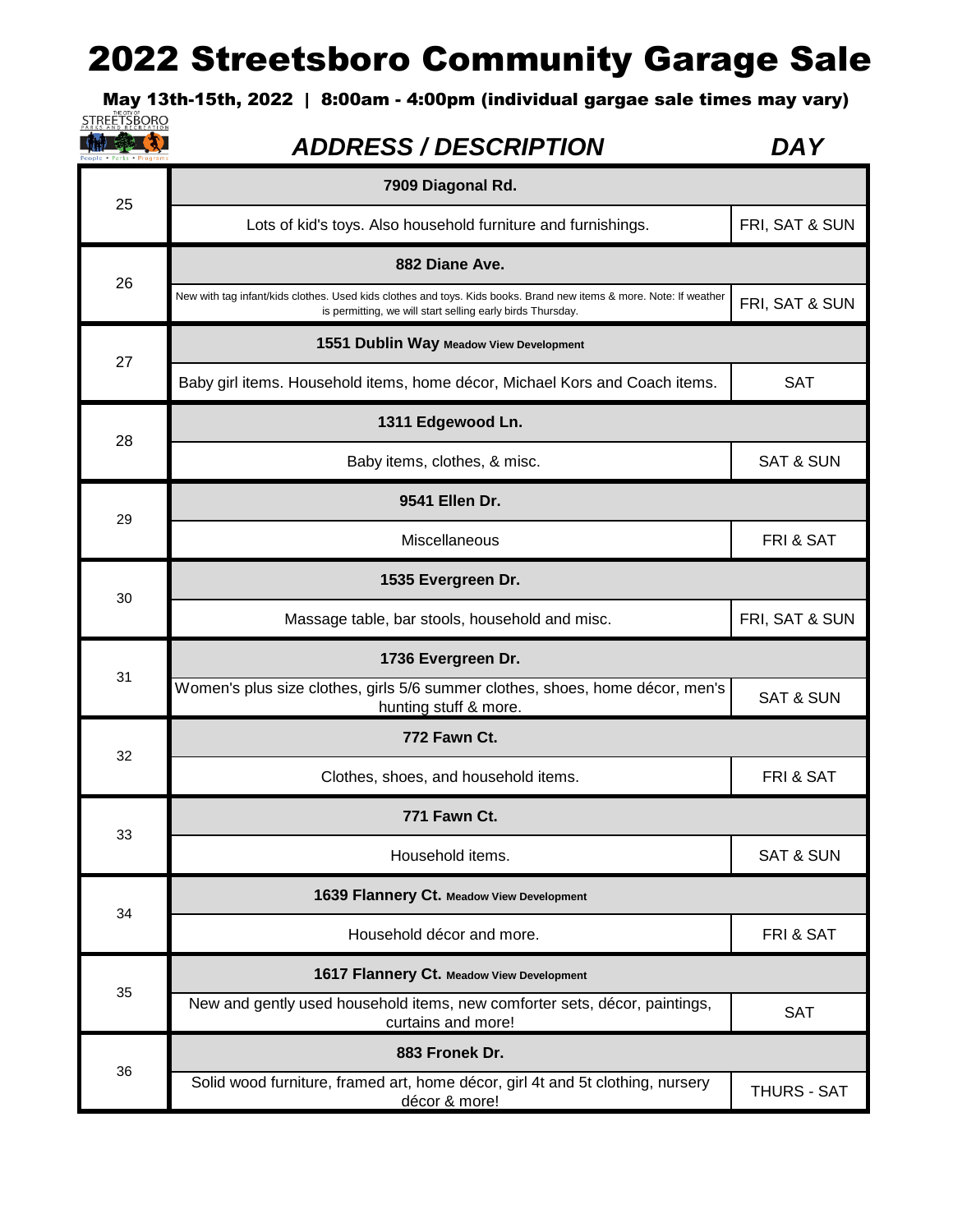May 13th-15th, 2022 | 8:00am - 4:00pm (individual gargae sale times may vary)

| STREETSBORO<br>N <sub>D</sub> | <b>RECREATION</b> |
|-------------------------------|-------------------|
|                               |                   |
|                               |                   |

| 37 | 758 Frost Rd.                                                                                                                                                                                              |                |
|----|------------------------------------------------------------------------------------------------------------------------------------------------------------------------------------------------------------|----------------|
|    | Lots of furniture, variety!                                                                                                                                                                                | FRI, SAT & SUN |
| 38 | 1025 Frost Rd.                                                                                                                                                                                             |                |
|    | Estate sale items, games and tools.                                                                                                                                                                        | FRI & SAT      |
|    | 135 Hale Dr.                                                                                                                                                                                               |                |
| 39 | Tools, power tools, furniture, games & puzzles, sports merch, outdoor games, pet cages,<br>collectables, & much more! MOVING SALE! ALL MUST GO!                                                            | FRI, SAT & SUN |
|    | 1552 Hannum Dr.                                                                                                                                                                                            |                |
| 40 | baby and toddler clothes, toys, bouncer, cribs, housewares, women's clothes and<br>more!                                                                                                                   | <b>SAT</b>     |
|    | 9977 Highland Way                                                                                                                                                                                          |                |
| 41 | Plus size woman's clothing, tools, home décor, lawn furniture Christmas<br>decorations, & more!                                                                                                            | FRI, SAT & SUN |
|    | 919 Holborn Rd.                                                                                                                                                                                            |                |
| 42 | Miscellaneous.                                                                                                                                                                                             | <b>SAT</b>     |
| 43 | 2160 Hunting Valley Ln.                                                                                                                                                                                    |                |
|    | Vintage finds, upcycled clothing, kids clothing UA, NIKE, Matilda Jane, shoes<br>(brand names), & more!                                                                                                    | <b>SAT</b>     |
|    | 316 Jade Blvd.                                                                                                                                                                                             |                |
| 44 | Home décor, women's clothing, baby clothing and items, and much more!                                                                                                                                      | FRI, SAT & SUN |
| 45 | 1640 Jennifer Ln.                                                                                                                                                                                          |                |
|    | Children's toys, house décor, like new bedding, clothing and more!                                                                                                                                         | <b>SAT</b>     |
| 46 | 8786 Kelly Ln. Meadow View Development                                                                                                                                                                     |                |
|    | Furniture, kid/baby clothes and toys, house hold items.                                                                                                                                                    | FRI, SAT & SUN |
| 47 | 1548 King Arthur Way                                                                                                                                                                                       |                |
|    | Selling: Hot Dogs/Popcorn/Snow Cones/Snacks                                                                                                                                                                | FRI & SAT      |
| 48 | <b>Streetsboro Library 9660 Kirby Lane</b><br>Indoor/outdoor book sale – children's books and popular fiction – hard cover and paperback<br>books. All proceeds benefit the Library's children's programs! | <b>SAT</b>     |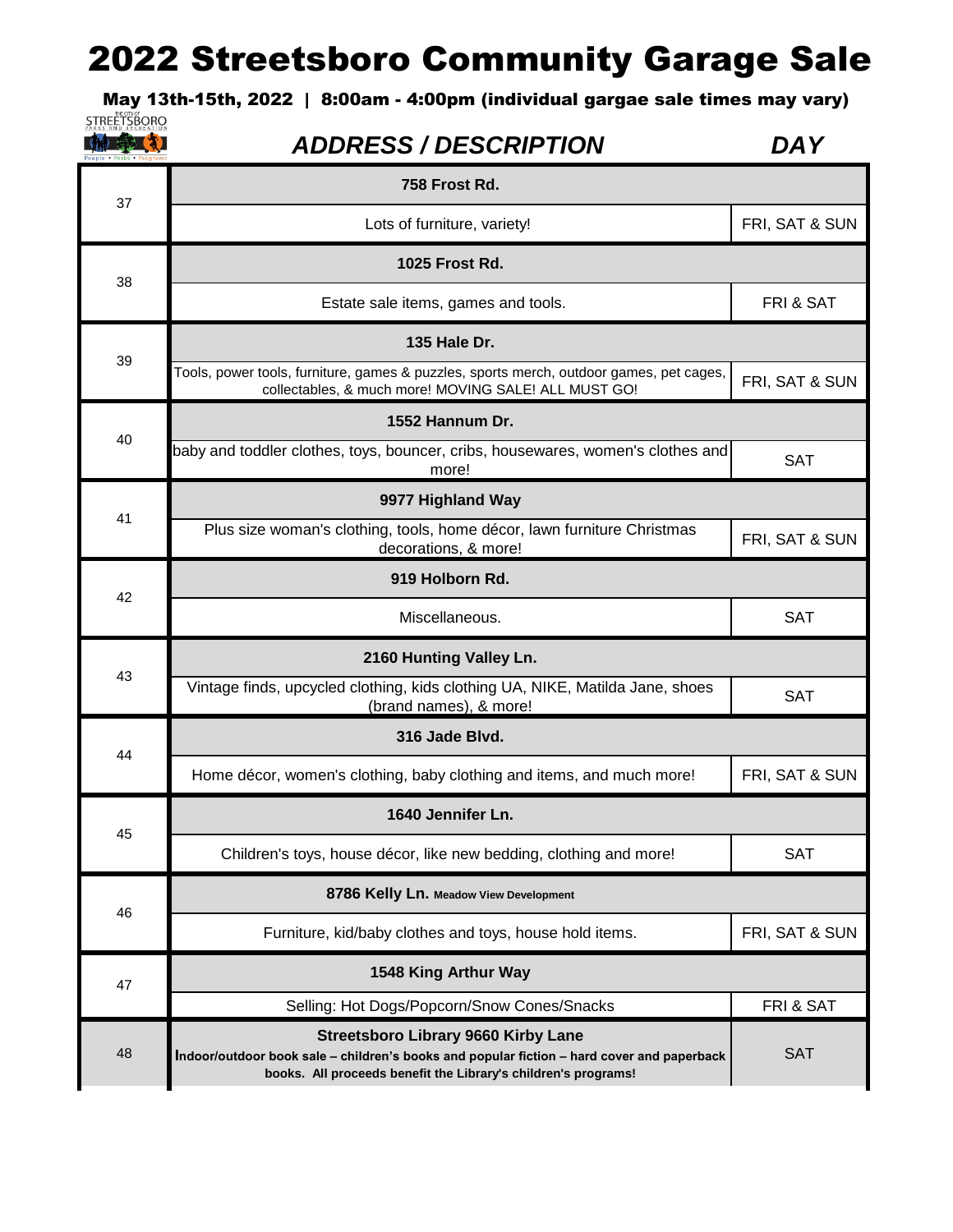May 13th-15th, 2022 | 8:00am - 4:00pm (individual gargae sale times may vary)<br><u>STREETSBORO</u>

#### 中国家工夫】

| 49 | 9185 Lakeside Dr.                                                                                                                                                                                                                     |                      |
|----|---------------------------------------------------------------------------------------------------------------------------------------------------------------------------------------------------------------------------------------|----------------------|
|    | Misc. items! Tools & outdoor items.                                                                                                                                                                                                   | FRI, SAT & SUN       |
| 50 | 1707 Luke Dr.                                                                                                                                                                                                                         |                      |
|    | Furniture, many household items, lawn equipment, clothing.                                                                                                                                                                            | <b>SAT &amp; SUN</b> |
| 51 | 1423 McLean Ave. Meadow View Development                                                                                                                                                                                              |                      |
|    | 3 Family Garage Sale! Kid's toys, boys clothes birth - 6, men's and women's<br>clothes.                                                                                                                                               | <b>SAT &amp; SUN</b> |
| 52 | 2211 Meadowsweet Ln.                                                                                                                                                                                                                  |                      |
|    | Miscellaneous                                                                                                                                                                                                                         | <b>SAT</b>           |
| 53 | 9848 Meldon Dr.                                                                                                                                                                                                                       |                      |
|    | Furniture, collectibles, farmhouse, cat items, Vera Bradley purses, birdhouses, &<br>more!                                                                                                                                            | FRI, SAT & SUN       |
|    | 1524 Mitchell Dr.                                                                                                                                                                                                                     |                      |
| 54 | HUGE garage sale! Lots of kitchen/household items, Christmas decor, bar stools and more! (Corner of Mitchell and<br>Dorothy Dr) Notes: We will be open 9am to 4pm Fri, Sat, and Sun. Look for the canopy in the driveway! Cash only!! | FRI, SAT & SUN       |
| 55 | 1535 Murial Dr.                                                                                                                                                                                                                       |                      |
|    | Wreath making supplies, house hold items and furniture.                                                                                                                                                                               | FRI, SAT & SUN       |
|    | 1545 Murial Dr.                                                                                                                                                                                                                       |                      |
| 56 | DOWN SIZING SALE: FURNITURE, OUTDOOR LIGHT FIXTURES, SOME TOOLS,<br>AREA RUGS, METAL Friday & Saturday 8am - 4pm, Sunday 10am - 2pm.                                                                                                  | FRI, SAT & SUN       |
| 57 | 1797 Myers Dr.                                                                                                                                                                                                                        |                      |
|    | Misc. items, collectables. Will post pics on Facebook.                                                                                                                                                                                | <b>SAT</b>           |
|    | 288 Opal Ct.                                                                                                                                                                                                                          |                      |
| 58 | Boys clothes, toys, DVDs, kitchenware, girls clothes, toys & more.                                                                                                                                                                    | SAT & SUN            |
| 59 | 9160 Page Rd.                                                                                                                                                                                                                         |                      |
|    | Lawn mowers (riding and push), propane 40 gallon hot water tank, Lincoln AC<br>welder peg & more.                                                                                                                                     | FRI, SAT & SUN       |
| 60 | 9134 Page Rd.                                                                                                                                                                                                                         |                      |
|    | Household items                                                                                                                                                                                                                       | FRI, SAT & SUN       |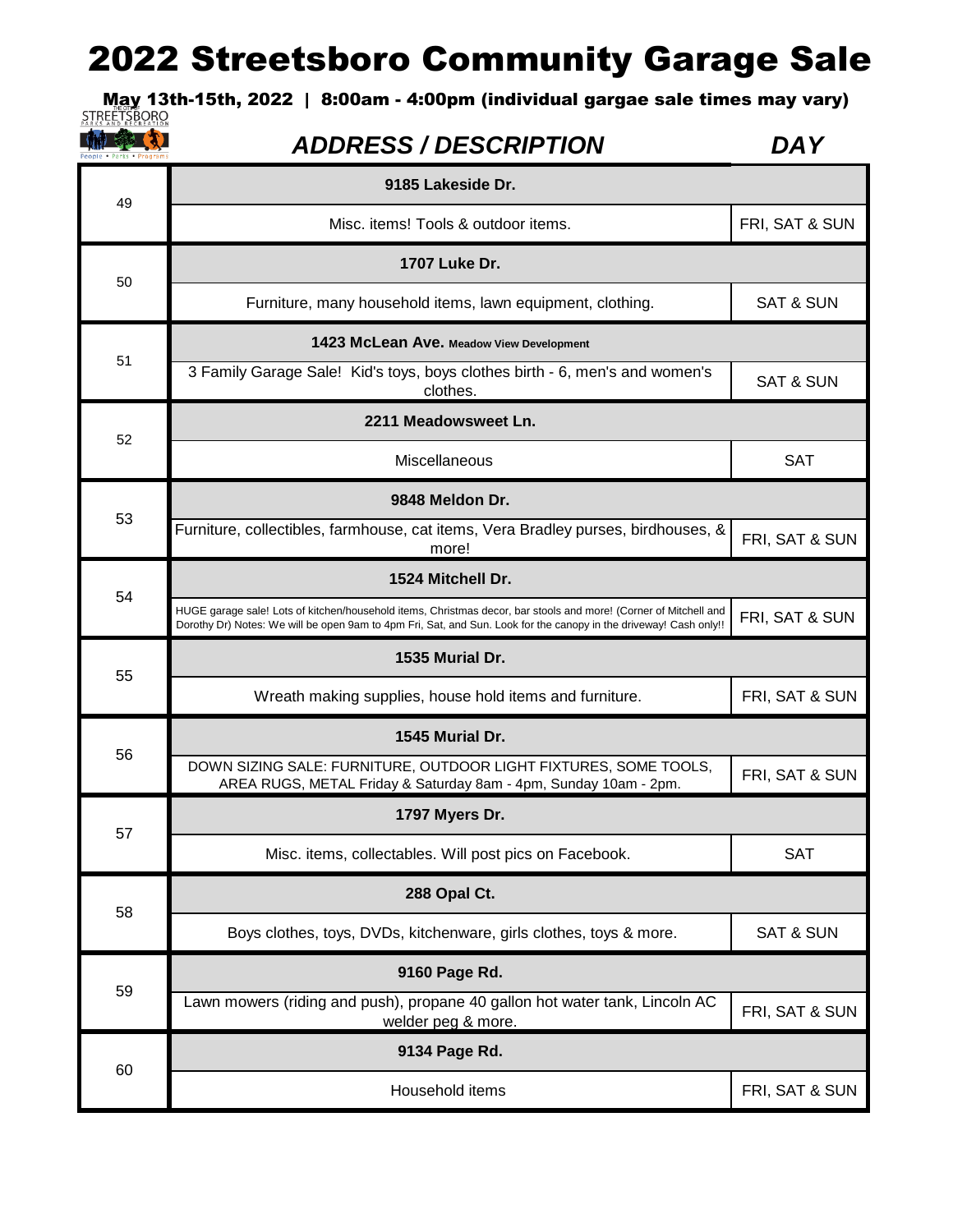May 13th-15th, 2022 | 8:00am - 4:00pm (individual gargae sale times may vary)<br>STREETSBORO

11 年 文

| 61 | 10171 Ridgeview Ct.                                                                            |                      |
|----|------------------------------------------------------------------------------------------------|----------------------|
|    | Toys, clothes, household items, electronics/games, etc.                                        | FRI, SAT & SUN       |
|    | 1020 Sagramore Drive South                                                                     |                      |
| 62 | Brand new and used clothes/shoes, household items, toys and kids stuff, pet<br>supplies.       | <b>SAT &amp; SUN</b> |
| 63 | 9140 Sandpiper Drive Lakeside Terrace Community                                                |                      |
|    | Hotdog & Bake Sale.                                                                            | FRI & SAT            |
| 64 | 94 Sapphire Ln.                                                                                |                      |
|    | Selling everyday household items including but not limited to kitchen items,<br>décor, & more! | FRI, SAT & SUN       |
|    | 1275 Shawnee Trl.                                                                              |                      |
| 65 | Knick-knacks, unopened pez dispensers, men's & women's clothes, hunting<br>clothing, etc.      | FRI & SAT            |
|    | 1287 Shawnee Trl.                                                                              |                      |
| 66 | Multi-Family: misc. collectibles, record albums, CDs, printer & Christmas<br>decorations.      | <b>SAT &amp; SUN</b> |
| 67 | 9902 South Delmonte Blvd.                                                                      |                      |
|    | Home décor and furniture.                                                                      | <b>SAT &amp; SUN</b> |
| 68 | 9818 South Delmonte Blvd.                                                                      |                      |
|    | Thursday the 12th - Saturday the 14th 9AM - 3PM. HUGE baby sale, large<br>variety of items!    | <b>THURS - SAT</b>   |
|    | 9810 South Delmonte Blvd.                                                                      |                      |
| 69 | Thomas Kinkade, Cherished Teddies, Funko Pops, clothes shoes, etc.                             | FRI, SAT & SUN       |
| 70 | 1095 Sparrow Run                                                                               |                      |
|    | Everything! Basketball hoop, jewelry, clothing (XL), candy making. Down Sizing!                | FRI & SAT            |
| 71 | 1937 ST. RT. 303                                                                               |                      |
|    |                                                                                                |                      |
|    | House hold items, baby clothes & items.                                                        | <b>SAT &amp; SUN</b> |
| 72 | 1998 ST. RT.303                                                                                |                      |